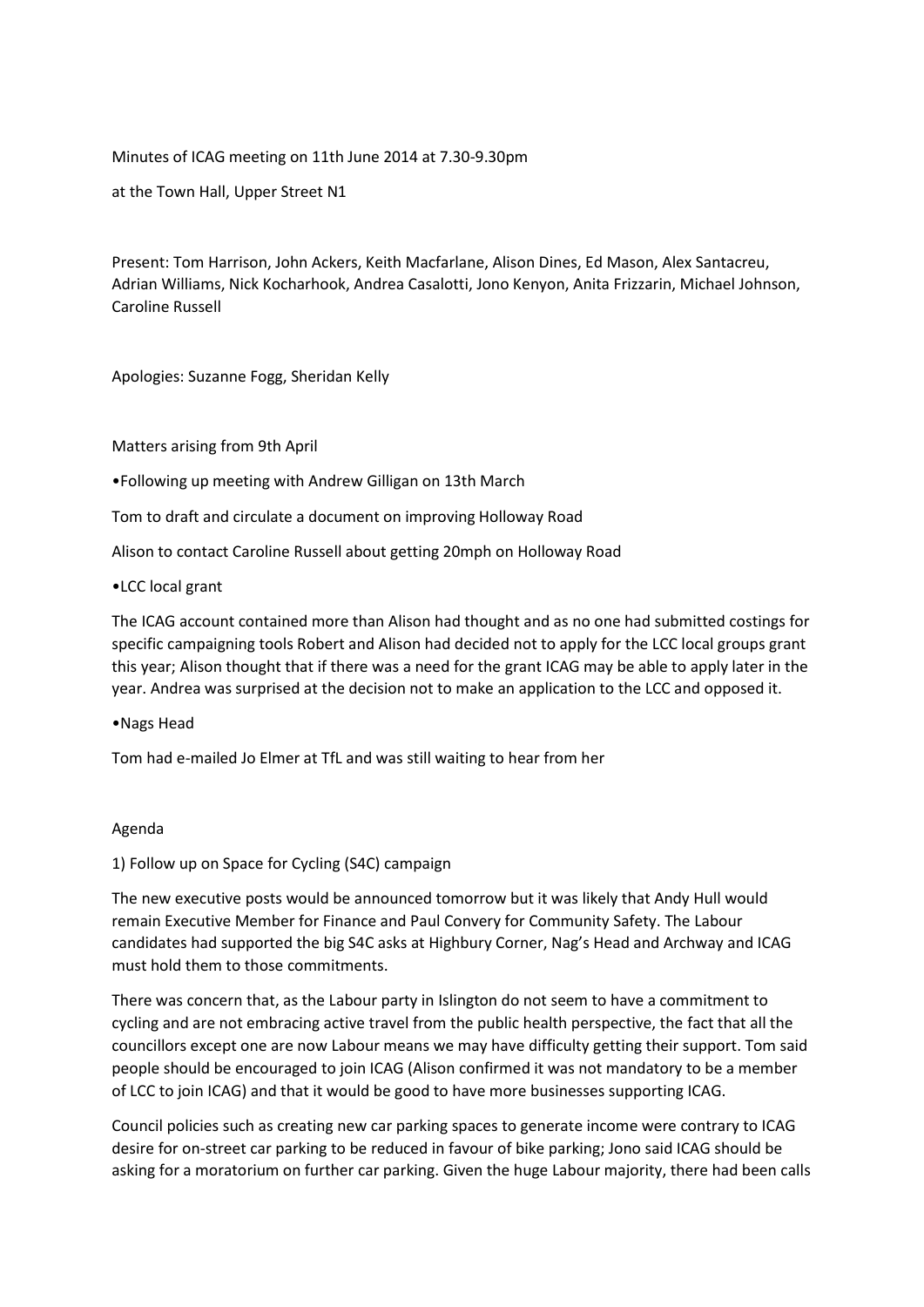for community groups to be more involved in decision making so it was hoped that ICAG would be invited to discussions on transport.

LCC is holding a meeting to discuss the S4C campaign on Tuesday 15th July at 6.30pm at the Leather Exchange, 15 Leathermarket Street, London, SE1 3HN

Actions: Alison to invite Andy Hull to attend an ICAG meeting [Post meeting note: Claudia Webbe is now the Executive Member for Environment which includes transport]

Tom to draft a recruitment strategy for ICAG

Anyone interesting in attending the S4C meeting should let LCC know.

# 2) Quietways consultation process

The LCC group in Waltham Forest were concerned about the quality of their part of Quietway route 38 and there had been a meeting of ICAG, Hackney and Waltham Forest about it; prior to this Tabitha had rung Eshwyn Prabhu, in Planning & Projects at the council, who said as part of the Central London Grid, there are 3 projects in Islington which should get funding agreed in June, with detailed planning to be presented in late summer. They are 1) central part of QW38, as far as Colebrooke Row; 2) Old Street/ Clerkenwell and 3) Bath Street/ Bunhill Row.

Eshwyn also said that the North South superhighway (from Elephant & Castle) is likely to be routed significantly east of Kings Cross rather than through it because the Kings Cross gyratory works are 5- 6 years from delivery.

Michael suggested ICAG do some door knocking in key parts of the Quietways routes to drum up local resident (i.e. non-cyclists) support for measures such as filtered permeability which Tom felt was necessary around Amwell Street, and he was willing to spend a day or two one weekend doing this.

Sustrans had contacted Andrea about an intervention on Clerkenwell Road but Eshwyn had not agreed and wanted to delay any schemes because work at the Old Street/City Road would be taking place next year.

Action: Tom to follow up possible meeting dates with Eshwyn

### 3) Bike Week 14th – 22nd June

There would be a joint ICAG, Hackney CC and Haringey CC stall at the Festival of Cycling in Finsbury Park on Sunday 15th June. Alison, Keith, Alex and Jono said they could help.

ICAG would have a Bike Breakfast on Wednesday 18th June near Colebrooke Row.

The police were having an open day at the police station on Tolpuddle Street where there would be security marking and a recovered bikes display on Saturday 21st June.

Action: Anyone else able to volunteer on Sunday or Wednesday to contact Alison

4) FreeCycle ride on Saturday 9th August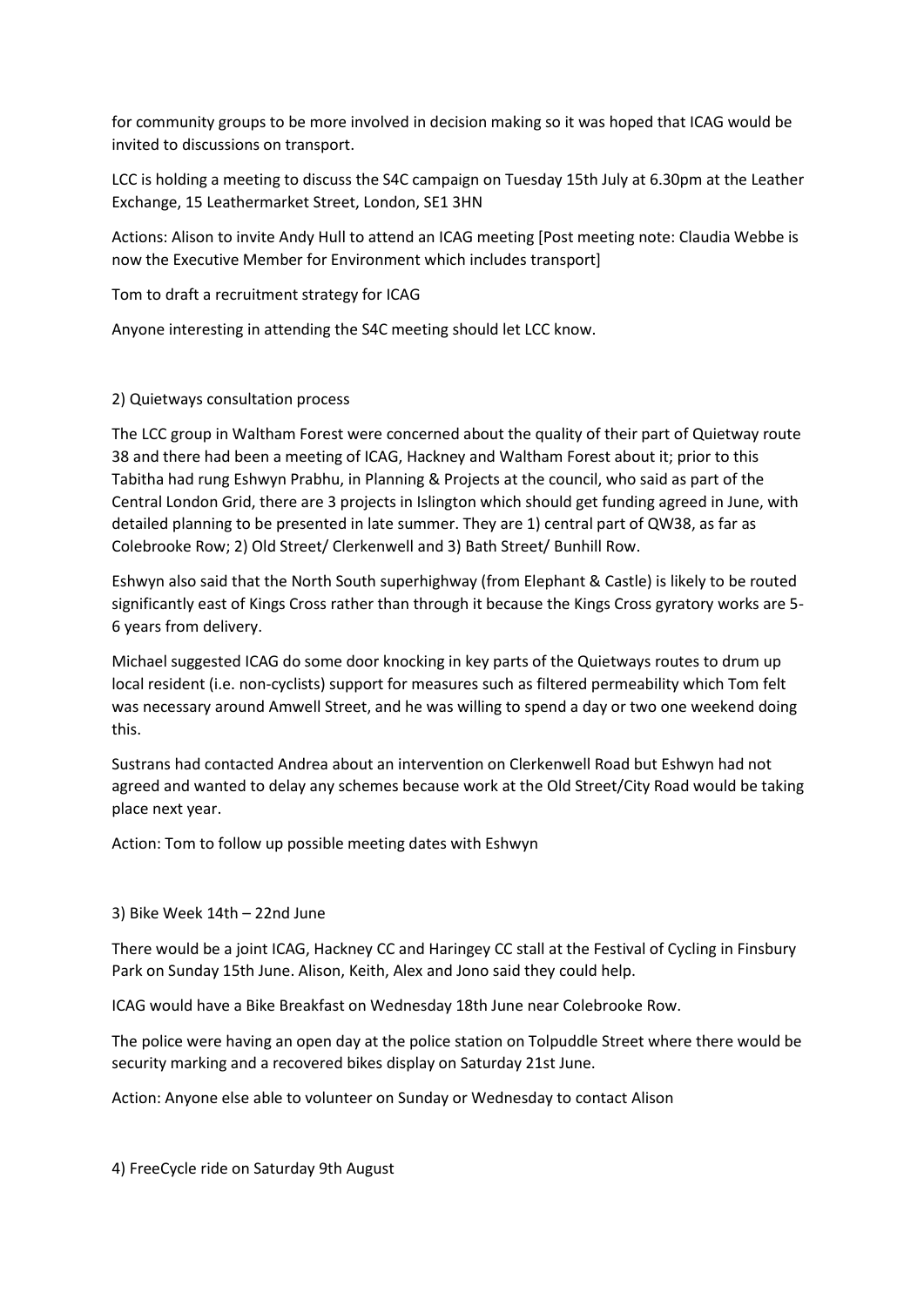Keith confirmed that ICAG will lead a feeder ride to St Pauls for this ride when the Embankment and the surrounding area will be closed to all traffic except cyclists. The organisers have already released the map – presumably sent to people who'd registered last year.

Action: anyone interested in helping marshal the ride to contact Keith

# 5) Transform Seven Sisters

Nick explained how he, Jono and others had started this group as a way of getting all parties interested in Nag's Head improvements together. The group is not part of ICAG but they acknowledge to the people they are meeting that it is through their work with ICAG that they are aware of the changes that are being proposed in the area. At the recent Mayton Street Festival discussions indicated that two-way bus access on Seven Sisters Road is preferred. Nick is contacting Carole Crankshaw who chairs the Borough Cycling Officers Group (BCOG), Islington Disability Action, a resident from the Andover Estate and he and Jono hope to have a site visit with a Sustrans engineer. Nick will be arranging a meeting of those who've expressed interest and the meeting congratulated him on what had been achieved so far.

Action: anyone interested in being involved to contact Nick

# 6) Angel Canal Festival on Sunday 7th September

It was agreed ICAG would have a stall there as usual.

Action: Alison to book the stall

### 7) LCC Awards

Nominations for project awards are open until Sunday 22nd June and on-line voting will open on Tuesday 24th June until Tuesday 8th July.

### AOB

•Caroline had just returned from Copenhagen and was impressed with how mellow the users of all forms of transport there were! The upstands for the demarcation between the pedestrians, cyclists and cars were much lower and less obstructive than those proposed on Seven Sisters Road and she was going to be speaking to Living Streets about their policy on floating bus stops which she had seen working successfully.

•John had been to touch with the council about the new car parking space at the junction of Gillespie Road and Drayton Park and had been invited to meet Peter Hazzard, Islington's Parking Projects Manager, on site to discuss it. Several people felt the invitation should be taken up and Caroline offered to go if John could not make it.

Action: John to contact Peter Hazzard about the site visit